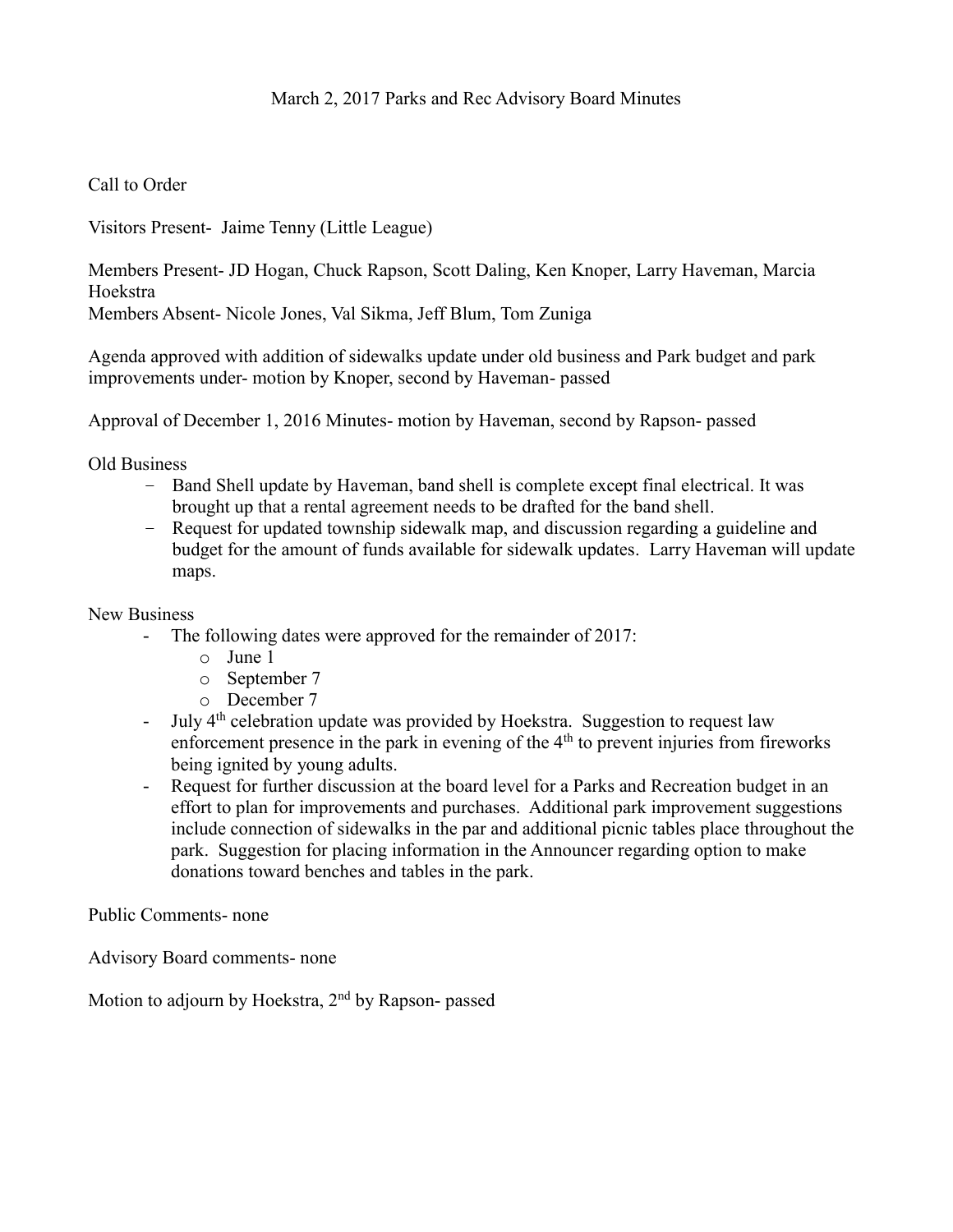# Parks and Rec Advisory Board Minutes Thursday, June 1, 2017, 7:00 am

Meeting called to order at 7AM

Recognize Visitors: James Tenny

Members present: Chuck Rapson, Larry Haveman, Tom Zuniga, Val Sikma, Nicole Jones, Scott Daling, Ken Knoper, Marcia Hoekstra

Members absent: Jeff Blum, JT Hogan

June 1, 2017 Agenda approved.

Approval of Minutes from March 2, 2017 meeting

### Old Business

- Band Shell Update
- Concerts and Movies-1<sup>st</sup> concert will be July  $4<sup>th</sup>$ , 1<sup>st</sup> movie Friday after July 4th
	- o Fee and Agreement for Rental- will be drawn up the same as the pavilion rental agreement
	- o Electrical- Larry is working on it, he's very close to being done

 Updated Sidewalk Maps- DDA is determining what they have for funds- they usually allot \$180,000/year (this year is already spent). The small patch on  $52<sup>nd</sup>$  that has been under discussion for a while may be paid for by the Township.  $48<sup>th</sup>$  to  $42<sup>nd</sup>$  on Pierce is getting sidewalks. We would need a millage for sidewalks if we want more, and we would like to put sidewalks in the budget for next year.

- o Park- have a map of where we could potentially put sidewalks in to make a walking path around the whole park.
- $\circ$  Township roads-68<sup>th</sup> will be getting paved and some more turn lanes put in this year.

### New Business

- Eagle Scout Project- the Eagle Scout finds the project to do and the funding Dog Park possibly, or picnic tables, benches, and trash cans put in throughout the park and around the walking path
- Fourth of July- Rides will be free this year, Fire Department will be selling concessions, and we need to crack down on people letting off fireworks in the park
- M45 crosswalk for those who can't drive. There needs to be enough cross-traffic to make another traffic light with crosswalk, and the over-the-road and under-the-road options don't work well either.

Future park needs -

– Additional pathways in park- map drawn up to see where to put sidewalks when we get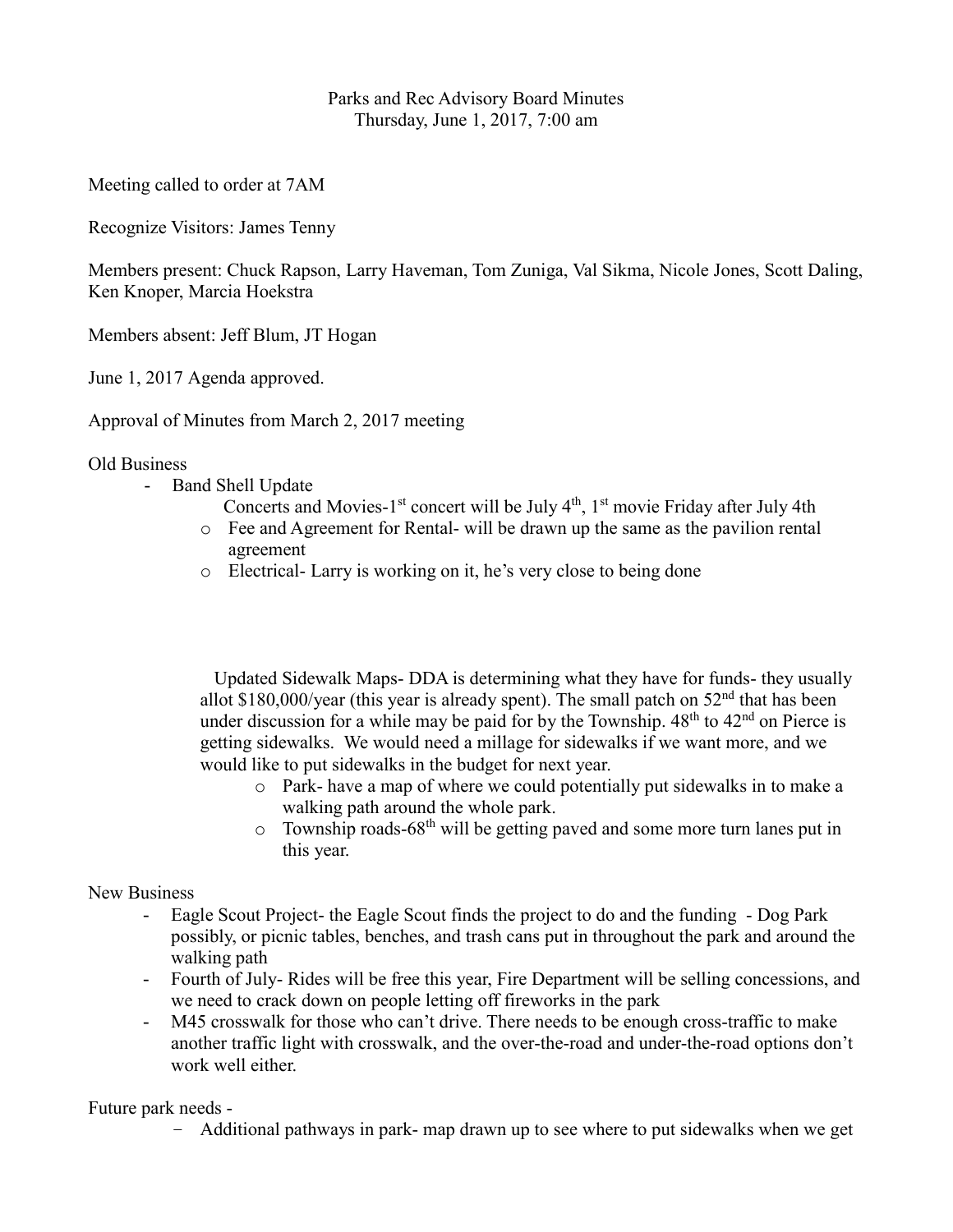funding

- Picnic tables and benches will be put in as they are donated
- Additional picnic shelter and bathroom with heat will hopefully be coming in the future

Public Comments- There is a request for more tennis courts- there needs to be 8 for Allendale Public to have a school tennis team.

Advisory Board comments

-We need to make a Master Plan with professional drawings for what we want the park to be when the Fire Department needs a new building

-Possible asphalt for around the maintenance building

-The Historical Society would like to meet with the Parks and Rec committee to discuss plans for the park properties and buildings

- We need to be looking at properties throughout the township to purchase or be donated for "pocket parks." We need to decide if we want to get more land for the current park or get new properties in other areas

Meeting adjourned at 8:10

Marcia Hoekstra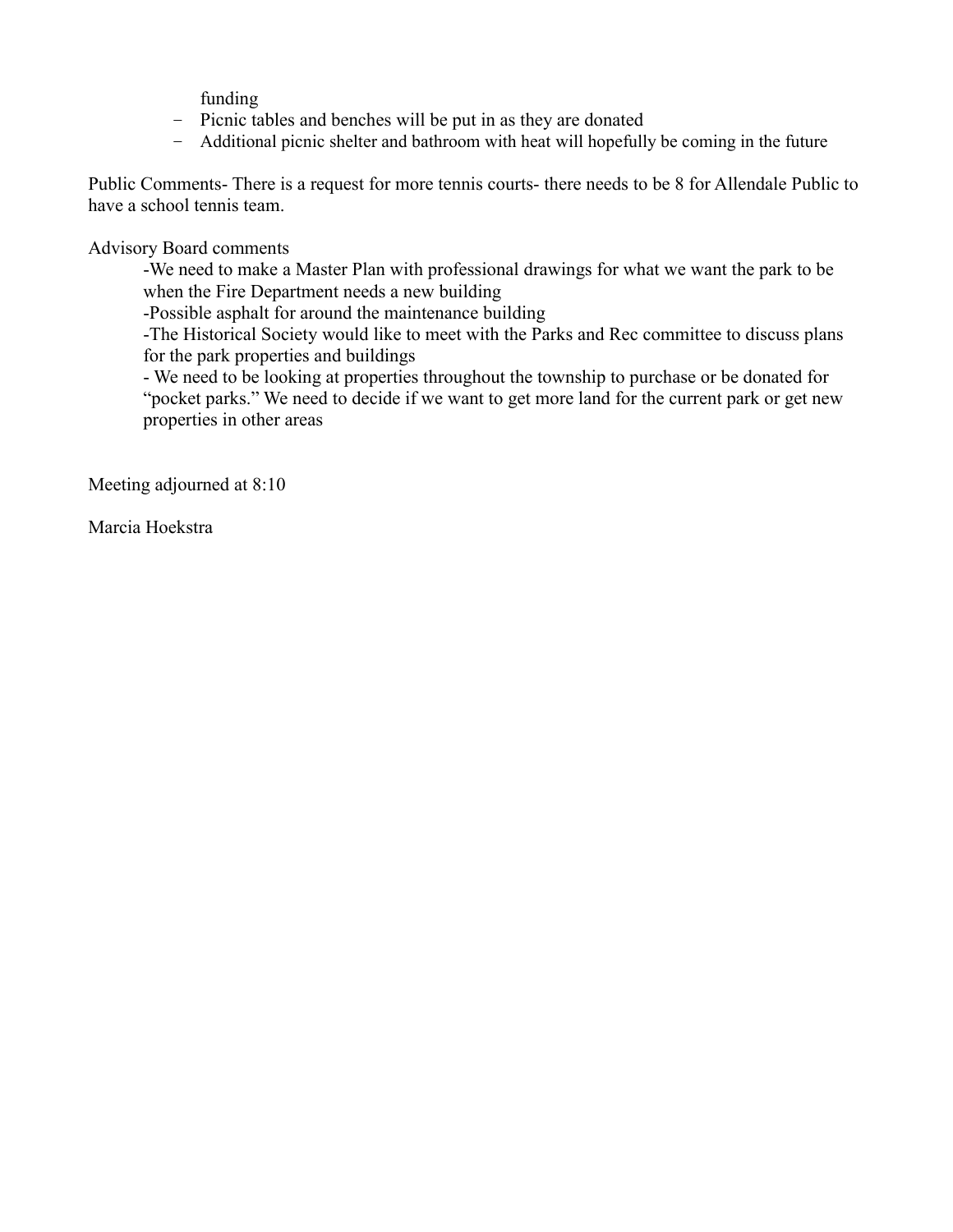# Parks and Rec Advisory Board Minutes Thursday, December 7, 2017, 7:00 am

# Call to Order at 7AM

Members Present: Scott Daling, Ken Knoper, Nicole Jones, James Hogan, Val Sikma, Marcia Hoekstra, Larry Haveman

Members Absent: Tom Zuniga, Chuck Rapson

Recognize Visitors

Approval of December 7, 2017 Agenda- approved

### Old Business

- Sidewalks- DDA annual support- Tom Zuniga/Marcia
	- 5k for a park layout, 5k for benches/ tables, 30k-40k for sidewalks or walk ways in Township Park
- Update on County pathways- Ottawa County Parks and Rec was at the Board meeting and they want to put the pathway along the Grand River up to  $61<sup>st</sup>$  Ave- they have the right to do it and there is really nothing we can say to change their plans. They originally wanted to put it along 68<sup>th</sup> from Eastmanville Park, but it would be too expensive.

### New Business

- Resignation of Jeff Blum- we will need to be searching for a person from other township groups or a resident from Allendale to fill his spot.
- Update of Parks Master Plan- Larry- We need to get a new Master Plan for the Township Park and decide if the current Fire Department plan will work for the park, looks like it most likely won't work for curb-cuts and entrances into the park.
- Fitness Court- courts to do work-outs in the park, in a small space. Tabled for now- might be a good thing to put in by the new fire station, but will cost a bit to put in.

### Future park needs -

- Pathways in park- Finish walkways to band shell and from concession stand to ball fields
- Picnic tables and benches- would like to put them in with the sidewalk in different areas
- Additional picnic shelter and bathroom with heat- tabled for now until we have more space and money to put something like this in
- Additional parks- we need to be looking into different properties around Allendale to purchase or acquire to put in "pocket-parks" to have different areas around the township for people to either play soccer on just a grassy field or a play area- the township would maintain the property. We need to get the go-ahead from the township Board before moving ahead with finding suitable property. We could also find property for a new fire station and use it as a park until a new building needs to be built. Marcia will present information to the Board to obtain support for secondary parks and to discuss parks in developments.

# Public Comments

### Advisory Board comments